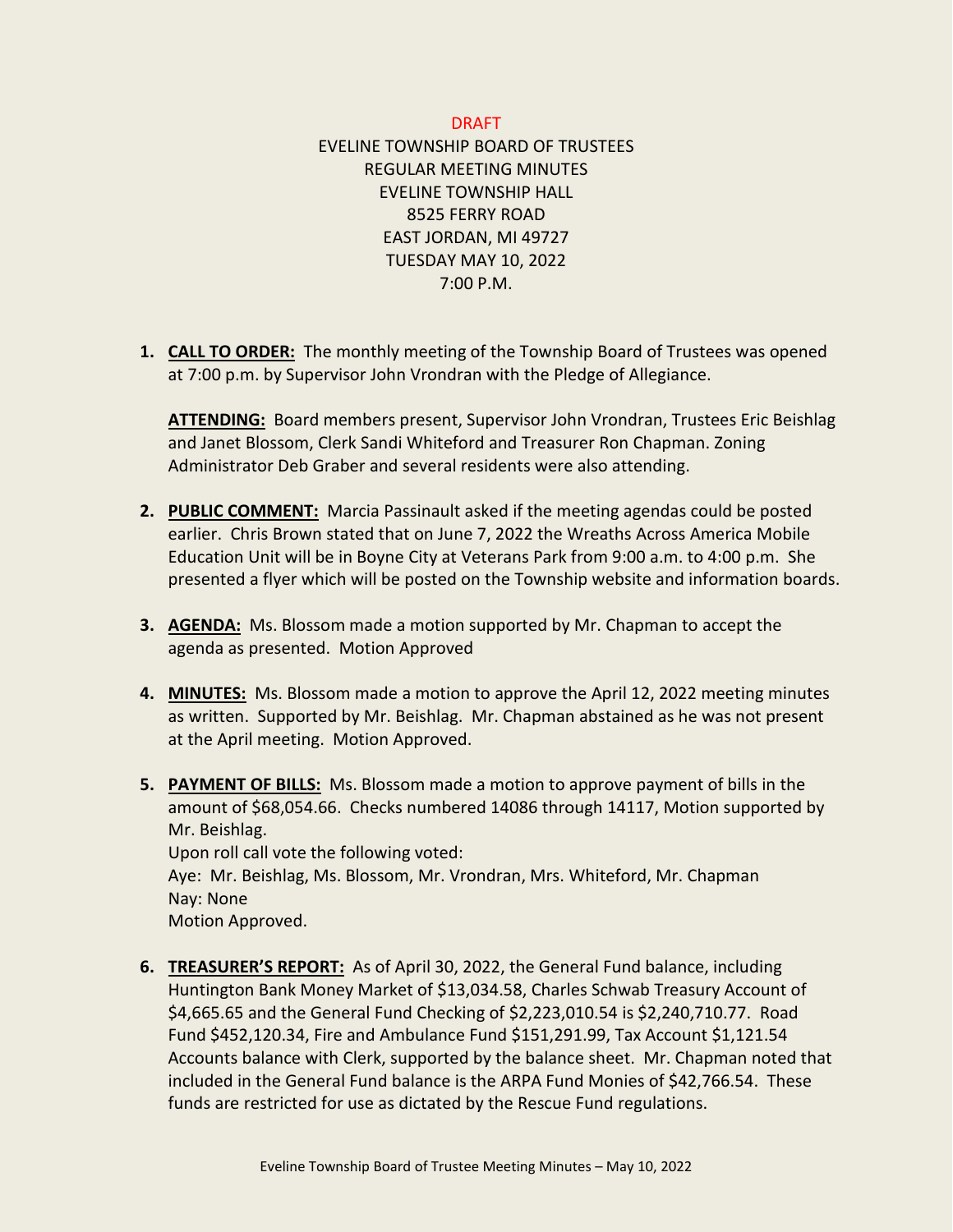**7. CORRESPONDENCE:** Received note from resident requesting the Township install a new flag pole and flag. Motion made by Ms. Blossom and support by Mr. Beishlag to approve the purchase of a new flagpole and flag for the Township Hall. Upon roll call vote the following voted:

Aye: Mr. Beishlag, Ms. Blossom, Mr. Vrondran, Mrs. Whiteford, Mr. Chapman Nay: None

Motion Approved.

Received contract from Tobin and Company for the audit. Mr. Chapman made a motion to accept the contract, supported by Ms. Blossom. Upon roll call vote the following voted:

Aye: Mr. Beishlag, Ms. Blossom, Mr. Vrondran, Mrs. Whiteford, Mr. Chapman Nay: None

Motion Approved.

Received a request from Cathy Bowers to acquire Cemetery Entrance signs in hopes of slowing traffic particularly when cars are parked near the cemetery. Received Derrer Oil & Propane regarding prebuy program. Following discussion, the Clerk will contact Derrer Oil & Propane for costs as well as DTE for connection information and costs.

## **8. SPLIT COMMITTEE REPORT:** No property divisions requested.

## **9. ZONING REPORT**:

Lori Logue called me and said she does not plan to build the bath house on Lakeshore. May build a home instead due to the expense of building. She also heard the marina is planning to expand. No permits have been submitted. If you see something going on, please let me know.

Complaint in Ironton regarding lot in village not being mowed on Washington. The nuisance ordinance does not list this as a nuisance.

Complaint in Advance regarding motor home and trash in yard. Left card 4.29.22, but no response so far. Following up with a letter.

Complaint regarding a retaining wall on a sloped lot, drainage issues along with structures in the setback at Pearson property on Lakeshore. Consulting with the attorney's office.

Complaint regarding large stacked block walls at Ferry & Bonners Lane. Left a message for the builder. Plans for a pole barn coming.

Complaints about noise at the Roberts STR on 4.23.22. Just licensed 4.30.22. They are aware of the ordinance. Need to make sure the letters go out to the neighbors with contact numbers for both Brienna & Will Roberts.

Complaint on 4.30.22 at Somerset along Porter Creek. Building a deck in or near the greenbelt without a permit. Meeting at site at 4 p.m. 5.2.22.

Discussions, but no applications submitted:

- Staley pole barn along Ridge
- Perkins pole barn along Ridge
- Healey land split Loomis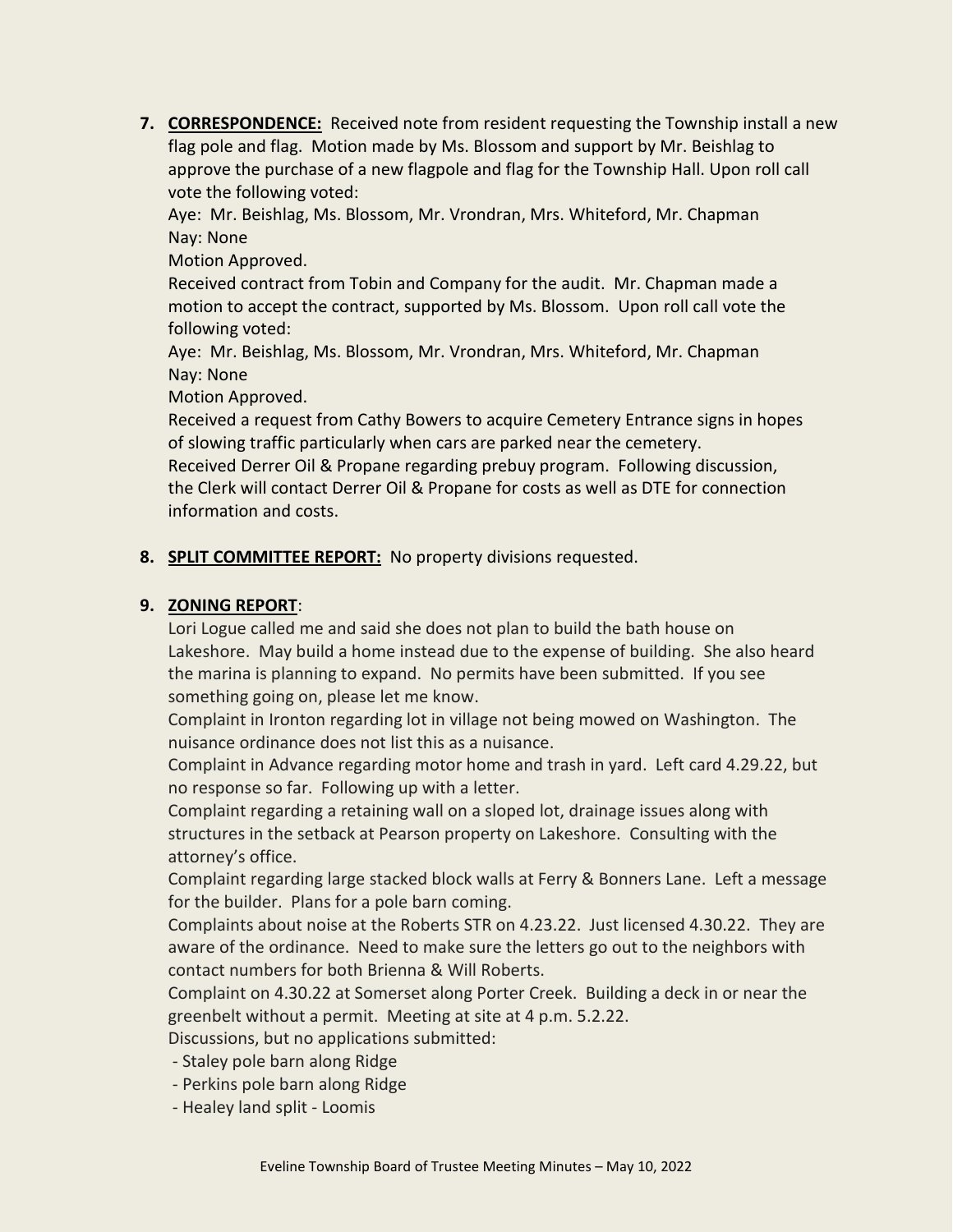- New home at corner of Ross & Ferry (170 feet wide) MPN building - Roberts pole barn but possible rezoning request coming (8 acres) Phone calls peaked last week of April with over 50 during the week. Consists of realtors, building department, land buyers, residents, contractors, etc. I was hired a year ago this month and I would like to get an evaluation regarding my performance as well as expectations.

- **10. ASSESSOR REPORT**: All values have been submitted and balanced with the County for 2022 assessments. All required reports have been submitted to the county and state. We are now required to upload reports for the State of Michigan to the Michigan Equalization Gateway or (MEG) system. This is new for 2022 and we expect more changes with reporting requirements in the near future.
- **11. PLANNING COMMISSION REPORT:** Mr. Beishlag informed the Board that the Planning Commission is continuing work on the Waterfront Greenbelt Ordinance. He also reported that on June 13, 2022 there will be a program at the Charlevoix Public Library regarding Lake Charlevoix from 8:30 a.m. to 4:00 p.m. Registration is required. Mr. Beishlag informed the board that the Planning Commission is recommending that the Board of Trustees appoint Will Trute to the open seat on the Planning Commission. Mr. Beishlag made a motion to appoint Will Trute to a one (1) year term on the Planning Commission. Motion supported by Mr. Chapman. Upon roll call vote the following voted:

Aye: Mr. Beishlag, Ms. Blossom, Mr. Vrondran, Mrs. Whiteford, Mr. Chapman Nay: None

Motion Approved.

- **12. CHARLEVOIX PUBLIC LIBRARY:** Ryan Deery presented an update on the library. He stated that they had 60,000 visitors last year, they have downloadable books, movies and other items, 50,000 books were checked out. They have replaced the HVAC systems. The Township representative on the board is Jody Thompson.
- **13. ROB REYNOLDS**: Presented information regarding concerns over the speed limit from Whiting Park to Boyne City. Several residents spoke about their safety concerns regarding the traffic speed through the area. Board members stated that the Township cannot make decisions regarding speed limits and requested time to review the materials and concerns presented. Mr. Chapman and Ms. Blossom will contact the Charlevoix County Road Commission to inquire about proper procedures to have the area evaluated and bring a report back at the next Township Board meeting.
- **14. 8530 Ferry Road:** Following discussion, decisions for the property were tabled.